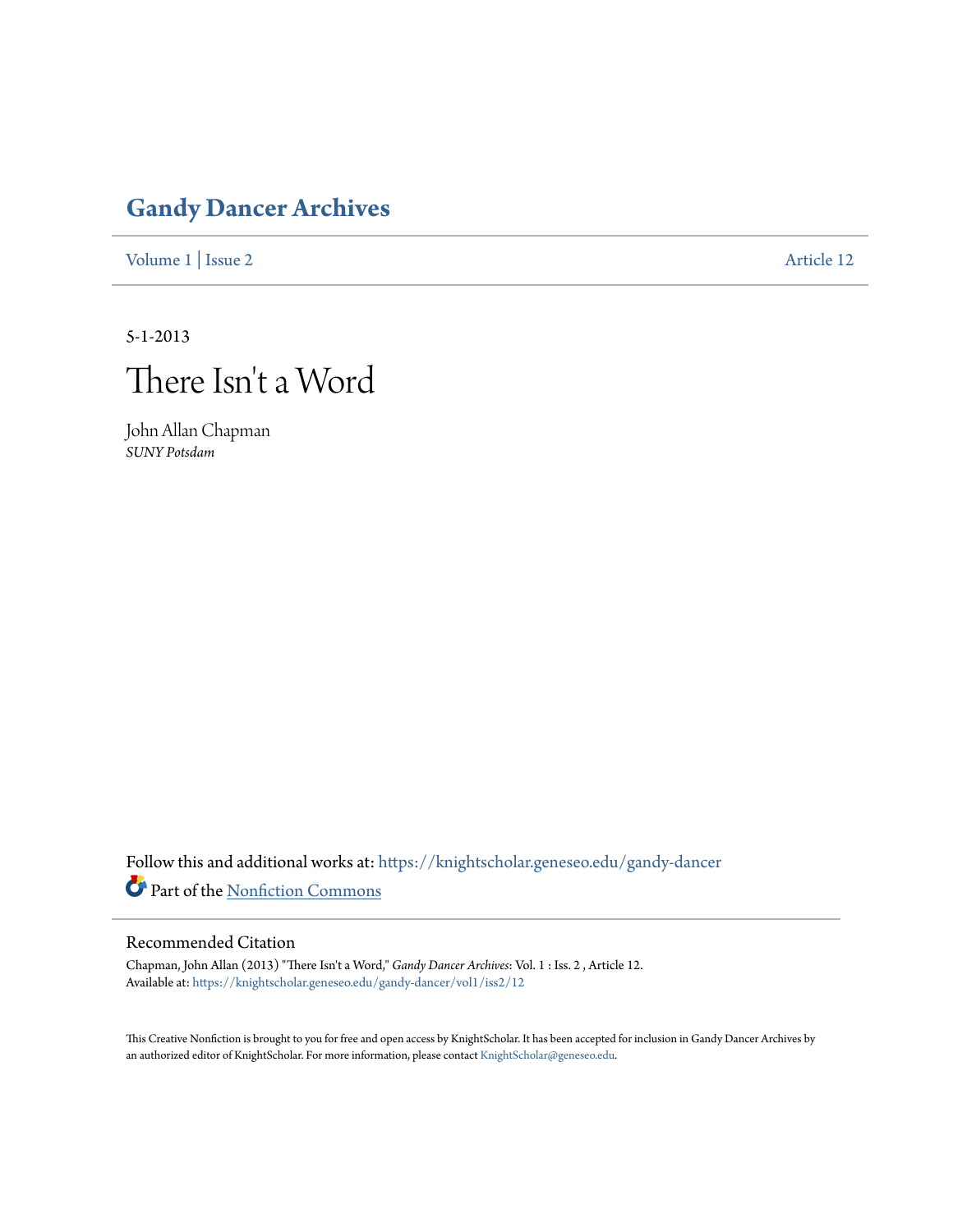## **There Isn't A Word**

My great-uncle dealt with his brother's death by disappearing constantly during the four-hour viewing of his younger brother. He was quiet, greeting people when forced to, the words getting stuck behind the clog in his throat, the one that kept him from crying all night. The next day during the service, the muscles in his jaw twitched every time his chest longed to blubber out a deep breath. When the Air Corps soldier presented the folded flag, he held it to his chest, dropped his chin, and he gave two great sobs.

My father needed something to do so he didn't have to slow down and think about what had happened. He spent most of Thursday night scrubbing his father's condo. He dusted and polished all of the tables, cleaned every frame, and cleared out the fridge. He returned his makeshift room back into the computer den. He packed up his clothes and notebooks and the little Christmas presents he'd kept there. The hospice people came to retrieve the medical supplies from the living room and suddenly, without the bed and the pan and the medical reclining chair with layers of blankets, the living room looked like a living room again. Since it had snowed all Friday during the calling hours, my dad spent a good portion of the night shoveling out all the cars so we could get to the funeral on time. It wasn't until Sunday morning, once everything was over and there wasn't anything that needed to be done, when the weight of it forced the tears out of him.

My oldest sister spent hours sorting through pictures, organizing poster boards and a slide show of our grandfather's life. For the first thirty minutes of the calling hours, she and some others sat hurriedly taping pictures to poster boards, my sister the most frantic even as she pretended like she no longer cared. That night when we got home to a driveway with seven inches of thick wet snow and nowhere to put her car, she lifted a shovel with her skinny arm. When I asked her to let me do it, she refused. When I asked her to go inside and change